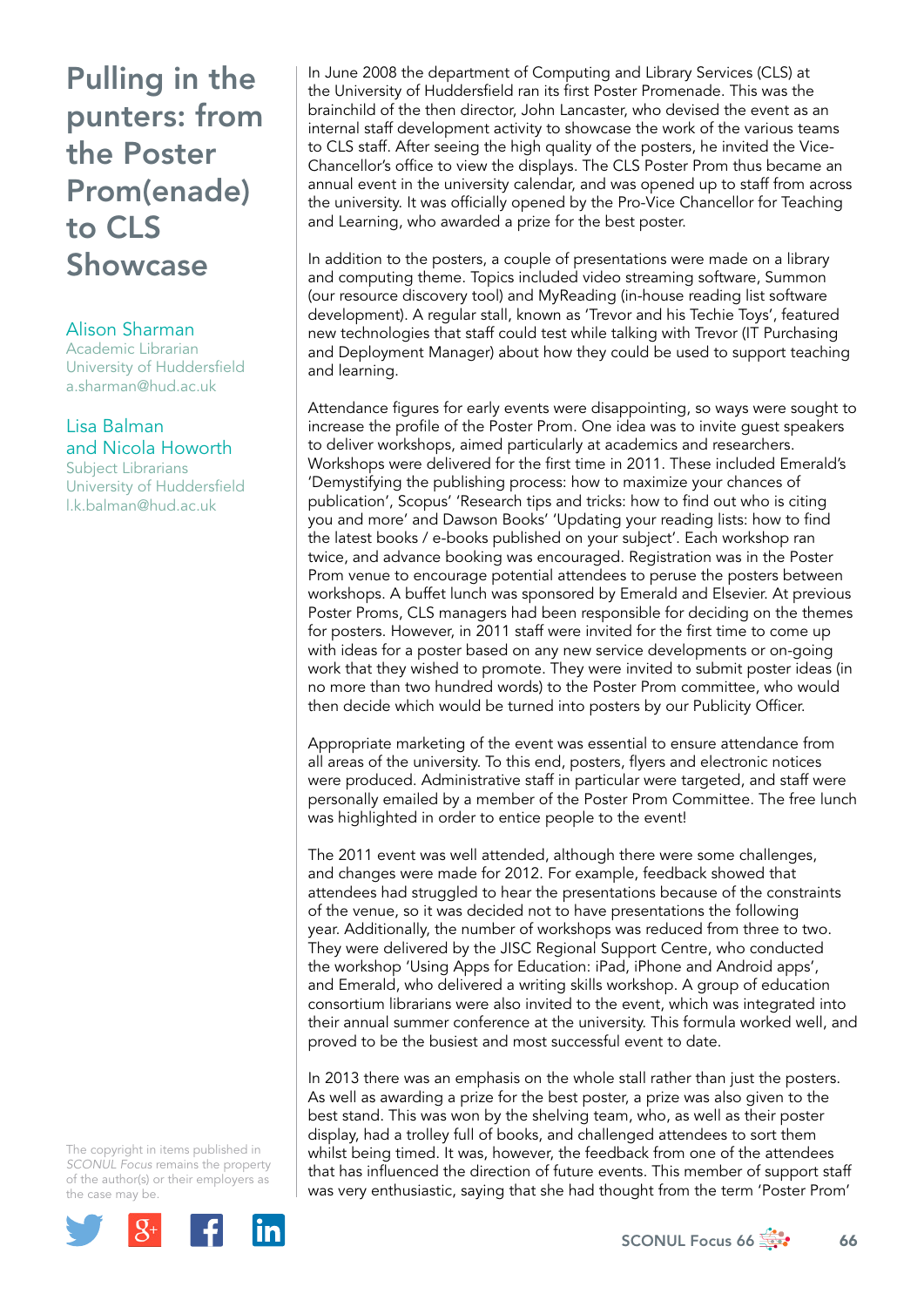Pulling in the punters: from the Poster Prom(enade) to CLS Showcase

that she would be simply reading posters. She was blown away by the fact that she had spoken to the 'experts', who explained the reason behind their poster and stand, and by the fact that she had been able to view products. This led the committee to debate whether calling the event a Poster Prom actually detracted from the interactive elements. Would changing the name make the event more inviting and draw in more people from across the university?

We decided to change the name for 2014, and transform the Poster Prom to CLS Live, a natural progression for an event that had started with an internal focus driven by senior management to a peer-led experience with a university-wide focus. Like the Poster Prom, CLS Live provided an opportunity to publicise innovative projects and service developments in CLS. However, there was no longer a restriction to posters. Thus the call for contributions also invited animations, video, and table-top events. Feedback from the 2014 event confirmed the popularity of these creative and interactive displays, prompting the suggestion that the 2015 event include a 'people's prize' for the best stand. A further change in 2015 included the introduction of a form on which delegates could collect 'stamps' from each stall they visited: a complete set of stamps entitled them to enter a prize draw.

Although attendance was up last year, it has been decided to change the name in 2016 from CLS Live to CLS Showcase, in order to provide clarify the nature of the event, and thus encourage even better attendance.

Each year the event is branded with a new look and feel, thanks to our Publicity Officer, Mike Spikin, who designs a 'brand' to be used on all the promotional material and on each of the poster designs (see images for the different brands). Not only does Mike create all the promotional materials, he also works with each of the successful submissions to turn proposals into interesting poster designs. This is no small feat, and much of Mike's time throughout May is dedicated to the event.



Year on year as the event grew, more posters were submitted. There was a close call in 2012 when posters were being collected from the printers on the morning of the Poster Prom. They were still being hung, and displays finalised, as the Pro-Vice Chancellor walked in! The committee therefore decided on stricter deadlines for subsequent years, and this has proved successful.

The copyright in items published in *SCONUL Focus* remains the property of the author(s) or their employers as the case may be.